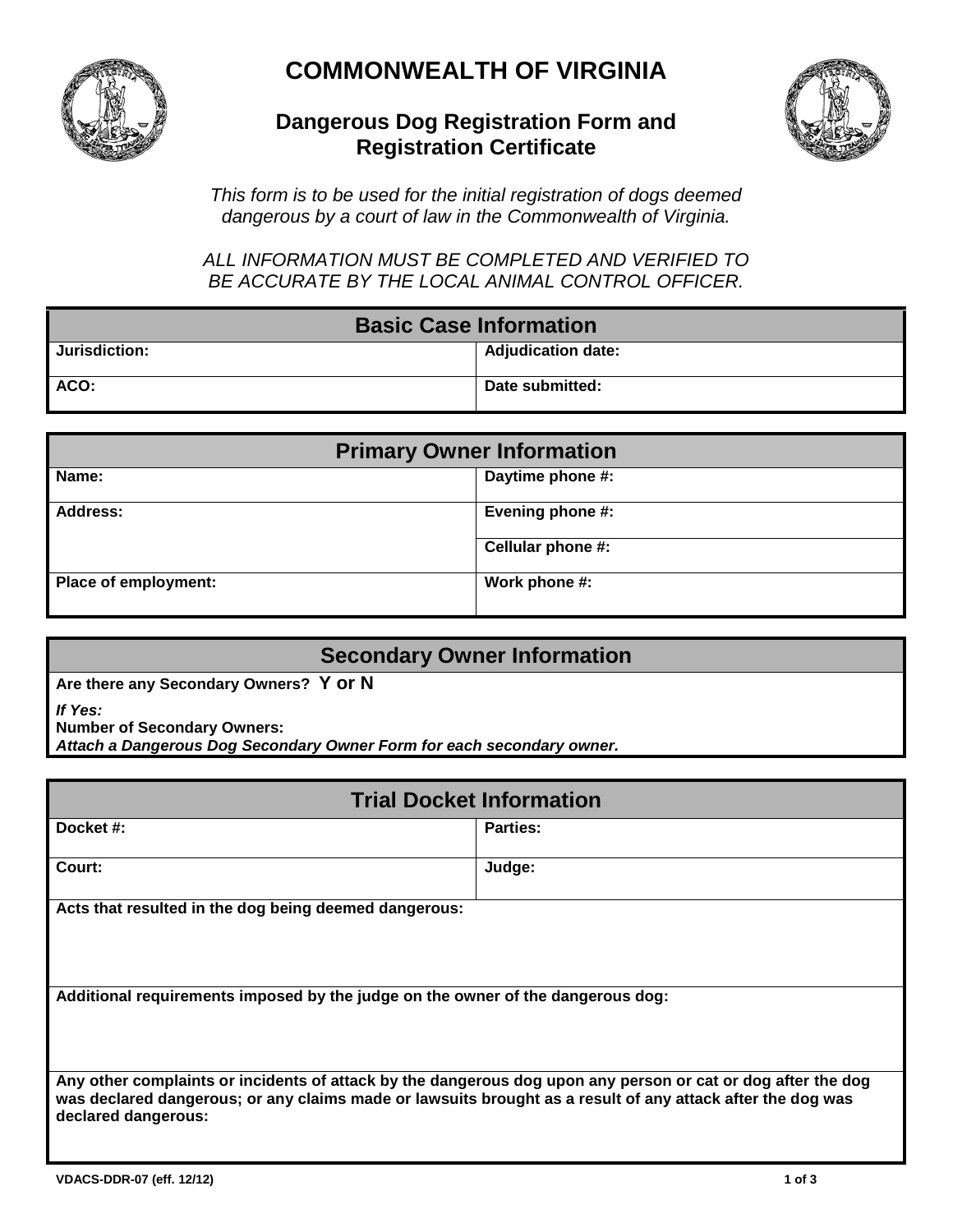| Dog Information                                                                                      |                         |
|------------------------------------------------------------------------------------------------------|-------------------------|
| Name:                                                                                                | Sex:                    |
| Year of birth:                                                                                       | Weight:                 |
| <b>Primary breed:</b>                                                                                | <b>Secondary breed:</b> |
| <b>Color and markings:</b>                                                                           |                         |
| 2 digital photographs are required for the Dangerous Dog Registry                                    |                         |
| Check when completed: $\Box$ Front view (top of head to paws) $\Box$ Side view (top of head to paws) |                         |

| <b>License and Rabies Vaccination</b> |                                     |
|---------------------------------------|-------------------------------------|
| License #:                            | License jurisdiction and year:      |
| Rabies tag #:                         | <b>Expiration date:</b>             |
| Veterinary practice name:             | <b>Veterinary practice address:</b> |
| Veterinary practice phone #:          |                                     |

| <b>Permanent Identification</b>                            |                                                                                            |
|------------------------------------------------------------|--------------------------------------------------------------------------------------------|
| <b>Identification Number:</b>                              |                                                                                            |
| $\Box$ Tattoo or $\Box$ Microchip, Microchip Manufacturer: |                                                                                            |
| Veterinary practice name:                                  | <b>Veterinary practice address:</b><br>□ Check here if same provider as rabies vaccination |
| □ Check here if same provider as rabies vaccination        |                                                                                            |
| Veterinary practice phone #:                               |                                                                                            |
| □ Check here if same provider as rabies vaccination        |                                                                                            |

| <b>Sterilization</b>                                |                                                                                            |
|-----------------------------------------------------|--------------------------------------------------------------------------------------------|
| $\Box$ Dog is permanently sterilized                | <b>Sterilization Date:</b>                                                                 |
| Veterinary practice name:                           | <b>Veterinary practice address:</b><br>□ Check here if same provider as rabies vaccination |
| □ Check here if same provider as rabies vaccination |                                                                                            |
| Veterinary practice phone #:                        |                                                                                            |
| □ Check here if same provider as rabies vaccination |                                                                                            |

| <b>Surety Bond or Liability Insurance</b> |                                                                                                    |
|-------------------------------------------|----------------------------------------------------------------------------------------------------|
|                                           | □ Surety bond of \$100,000 or □ Liability insurance of at least \$100,000 that covers animal bites |
| <b>Insurance Company:</b>                 |                                                                                                    |
| Policy #:                                 | <b>Expiration date:</b>                                                                            |